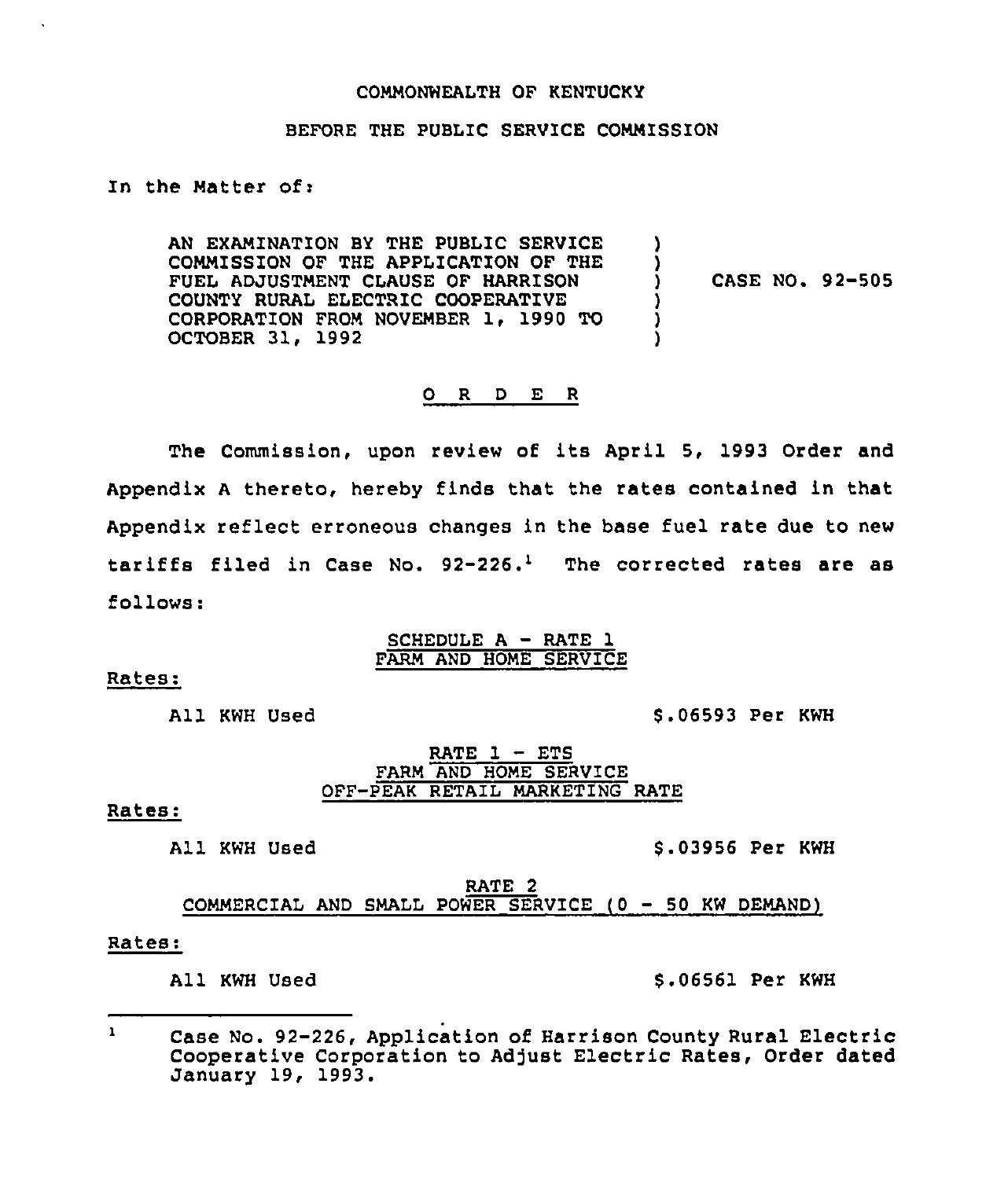RATE 8 LARGE POWER SERVICE  $(50$  TO 500 KW DEMAND)

Ratesi

All KWH Used S.04101 Per KWH

 $LPR-1, RATE 8$ LARGE POWER SERVICE OVER 500 KW DEMAND

#### Rates:

# All KWH Used 8.03849 Per KWH

LPR-2, RATE 8 LARGE POWER SERVICE 1,000 KW TO 4,999 KW

# Rates:

## All KWH Used S.03764 Per KWH

LPR-2, RATE 8 LARGE POWER SERVICE 5,000 KW TO 9,999 KW DEMAND

### Rates:

First 425 KWH per KW of Billing Demand 8.03399 All Remaining KWH

### SECURITY LIGHTS OUTDOOR LIGHTING SERVICE

Rate Per Fixture:

| Type of Fixture                | Lamp Size |                                                      | Monthly Charge                        |
|--------------------------------|-----------|------------------------------------------------------|---------------------------------------|
| Mercury Vapor<br>Mercury Vapor |           | 175 Watts ( 73 KWH/lamp)<br>400 Watts (154 KWH/lamp) | \$8.63 Per Month<br>\$13.67 Per Month |

IT IS THEREFORE ORDERED, to be entered nunc pro tunc, that Appendix <sup>A</sup> to the April 5, 1993 Order be and it hereby is corrected to include the rates set forth herein.